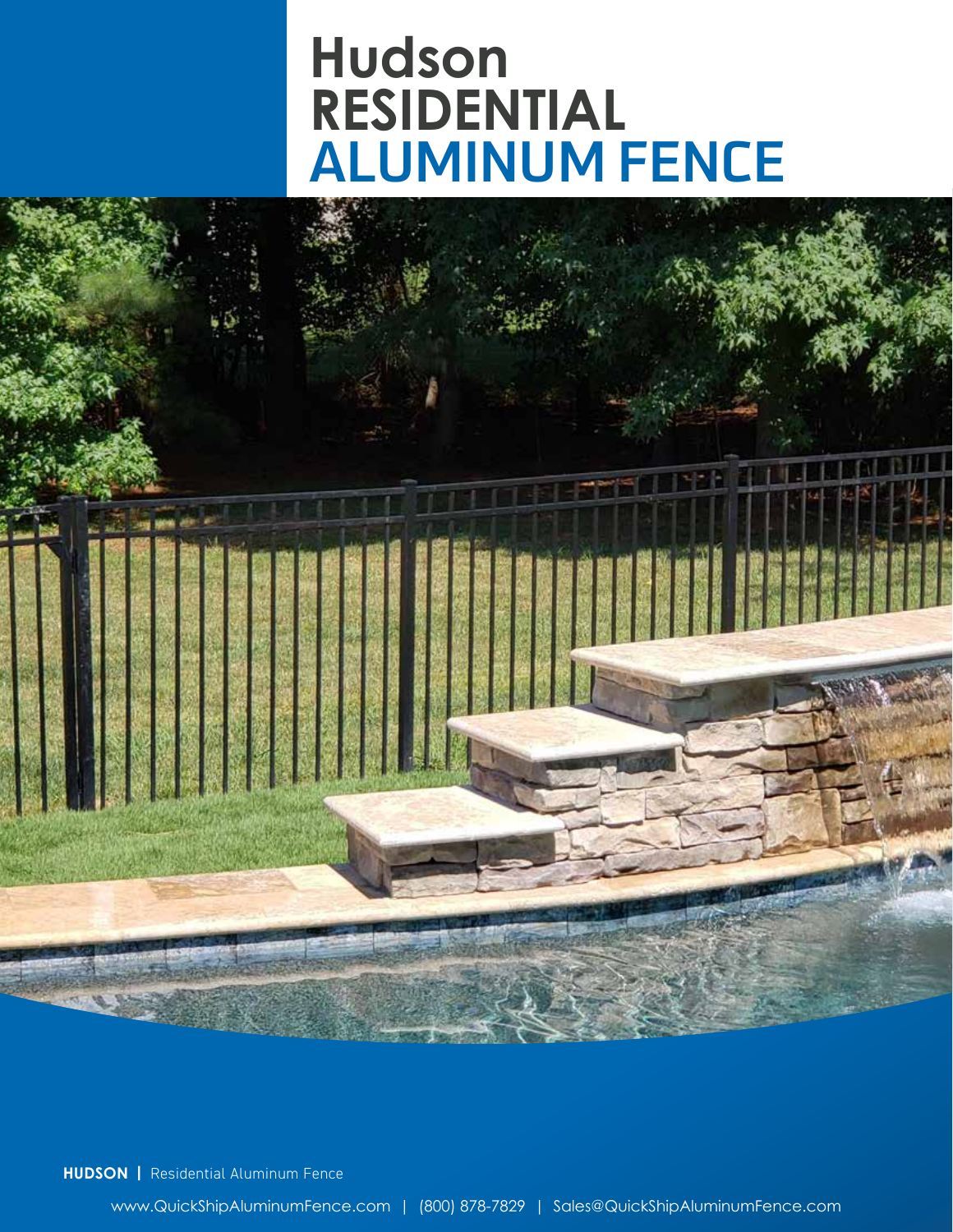## **RESIDENTIAL ALUMINUM FENCE**



## SPAN YOUR EMPIRE

**Our Hudson Residential aluminum fencing is coated in a multi-stage process that uses an architectural-grade powder coat to protect the metal fencing from the elements. Hudson Residential features a rackable design to easily match changes in grade. It features our patented Ready-Tite® hidden fastener system for a clean, finished look.**

> HIDDEN **FASTENER TECHNOLOGY**

LIGHTWEIGHT **PANELS INSTALL QUICKLY** AFFORDABILITY **WITH PREMIUM DESIGN**

### KEY FEATURES

- **Ready-Tite® hidden fastener system provides a clean appearance.**
- **Limited lifetime warranty maximizes your investment and provides peace of mind**
- **Rackable design allows panels to meet changes in grade**
- **Easy installation with pre-punched corner, end and line posts**
- **Multiple panel configurations to meet ICC Pool Code**
- **Ready-Tite® clip secures rails into post with ease and will not rust like metal clips used by all other competitors**
- **Made from extruded 6005-T5 aluminum**
- **Virtually no upkeep or maintenance needed with rust-free panels**

WARRANTY

#### **Limited Lifetime Warranty**

**Hudson residential fence is backed by a limited lifetime warranty and a hassle-free claims process. Contact us for complete warranty details and exclusions.**



**Warranty**

**Ready-Tite® Lock Clip**



**Limited Lifetime Warranty**



**HUDSON |** Residential Aluminum Fence